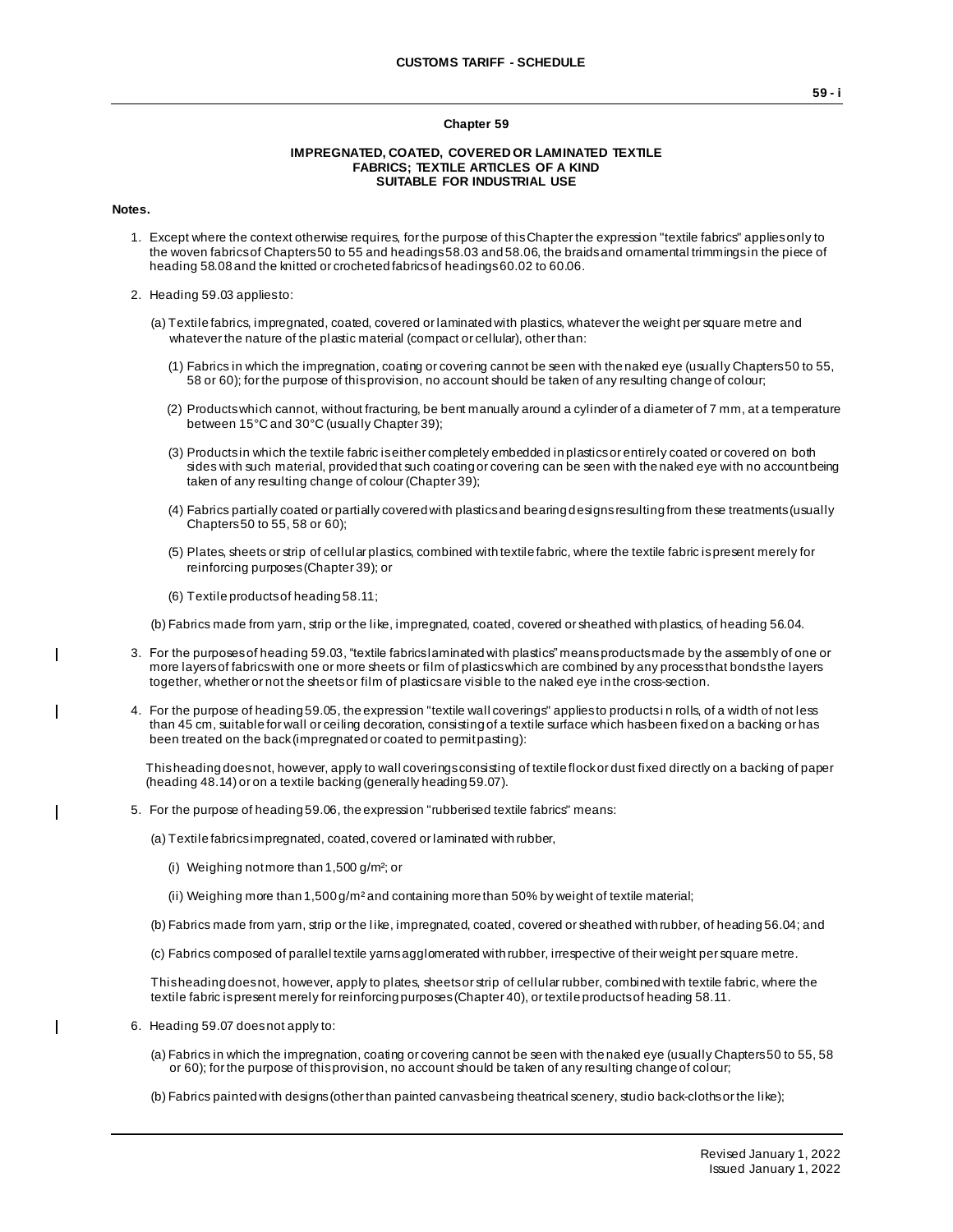I

 $\overline{\phantom{a}}$ 

 $\mathbf{I}$ 

- (c) Fabrics partially covered with flock, dust, powdered cork or the like and bearing designs resulting from these treatments; however, imitation pile fabrics remain classified in this heading;
- (d) Fabrics finished with normal dressings having a basis of amylaceous or similar substances;
- (e) Wood veneered on a backing of textile fabrics (heading 44.08);
- (f) Natural or artificial abrasive powder or grain, on a backing of textile fabrics (heading 68.05);
- (g) Agglomerated or reconstituted mica, on a backing of textile fabrics (heading 68.14); or
- (h) Metal foil on a backing of textile fabrics (generally Section IV or XV).
- 7. Heading 59.10 does not apply to:
	- (a) Transmission or conveyor belting, of textile material, of a thickness of less than 3 mm; or
	- (b) Transmission or conveyor belts or belting of textile fabric impregnated, coated, covered or laminated with rubber or made from textile yarn or cord impregnated, coated, covered or sheathed with rubber (heading 40.10).
	- 8. Heading 59.11 applies to the following goods, which do not fall in any other heading of Section XI:
		- (a) Textile products in the piece, cut to length or simply cut to rectangular (including square) shape (other than those havi ng the character of the products of headings 59.08 to 59.10), the following only:
			- (i) Textile fabrics, felt and felt-lined woven fabrics, coated, covered or laminated with rubber, leather or other material, of a kind used for card clothing, and similar fabrics of a kind used for other technical purposes, including narrow fabrics made of velvet impregnated with rubber, for covering weaving spindles (weaving beams);
			- (ii) Bolting cloth;
			- (iii) Filtering or straining cloth of a kind used in oil presses or the like, of textile material or of human hair;
			- (iv) Flat woven textile fabrics with multiple warp or weft, whether or not felted, impregnated or coated, of a kind used in machinery or for other technical purposes;
			- (v) Textile fabrics reinforced with metal, of a kind used for technical purposes;
			- (vi) Cords, braids and the like, whether or not coated, impregnated or reinforced with metal, of a kind used in industry as packing or lubricating materials;
		- (b) Textile articles (other than those of headings 59.08 to 59.10) of a kind used for technical purposes (for example, textile fabrics and felts, endless or fitted with linking devices, of a kind used in paper-making or similar machines (for example, for pulp or asbestos-cement), gaskets, washers, polishing discs and other machinery parts).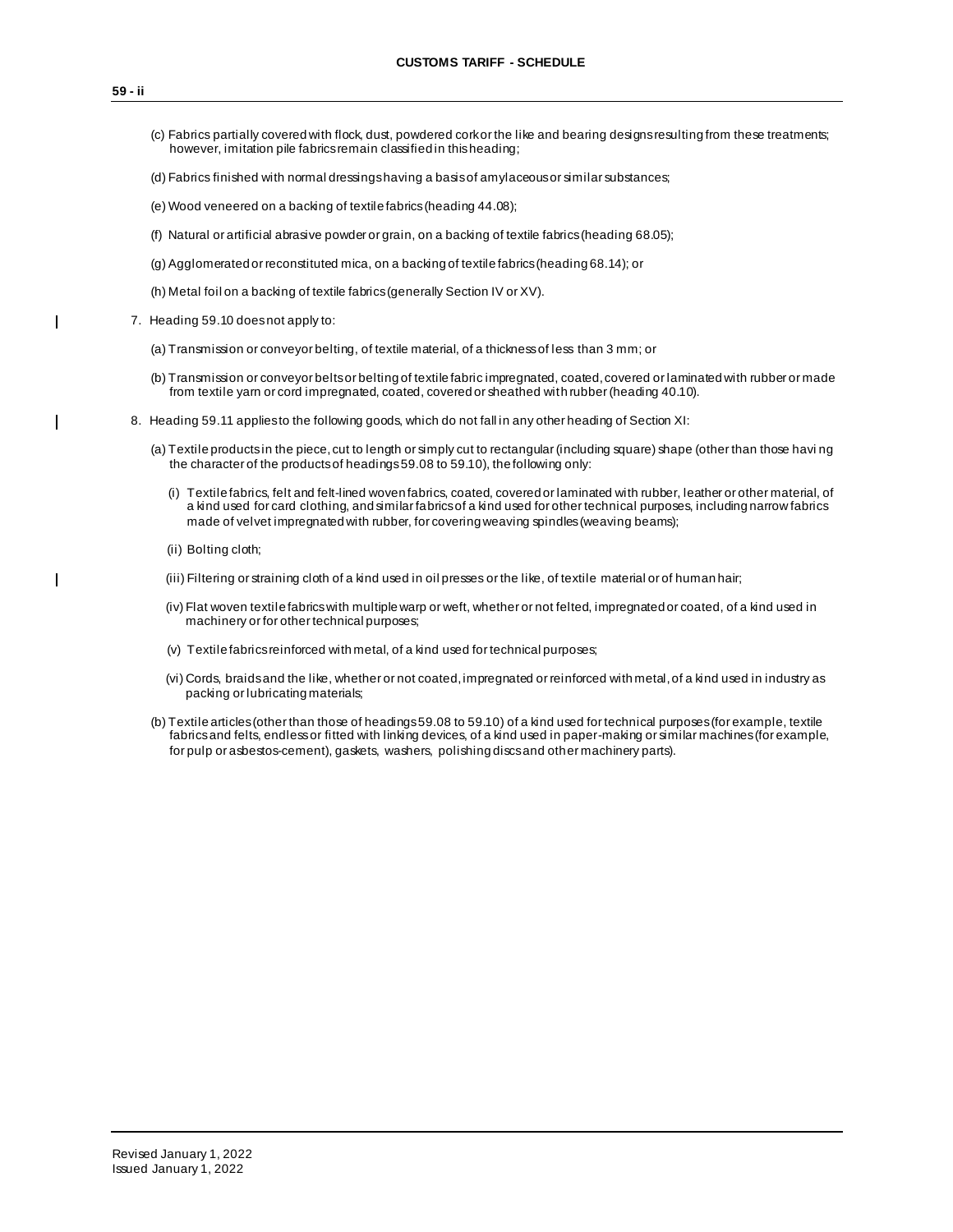## **CUSTOMS TARIFF - SCHEDULE**

| <b>Tariff</b><br><b>Item</b> | SS | <b>Description of Goods</b>                                                                                                                                                                                                                             | Unit of<br>Meas. | <b>MFN</b><br>Tariff | <b>Applicable</b><br><b>Preferential Tariffs</b>                                                                      |
|------------------------------|----|---------------------------------------------------------------------------------------------------------------------------------------------------------------------------------------------------------------------------------------------------------|------------------|----------------------|-----------------------------------------------------------------------------------------------------------------------|
| 59.01                        |    | Textile fabrics coated with gum or amylaceous substances, of a kind<br>used for the outer covers of books or the like; tracing cloth; prepared<br>painting canvas; buckram and similar stiffened textile fabrics of a kind<br>used for hat foundations. |                  |                      |                                                                                                                       |
|                              |    | 5901.10.00 00 -Textile fabrics coated with gum or amylaceous substances, of a kind<br>used for the outer covers of books or the like                                                                                                                    | <b>KGM</b>       | Free                 | LDCT, GPT, UST, MXT,<br>CIAT, CT, CRT, IT, NT,<br>SLT, PT, COLT, JT, PAT,<br>HNT, KRT, CEUT, UAT,<br>CPTPT, UKT: Free |
| 5901.90                      |    | -Other                                                                                                                                                                                                                                                  |                  |                      |                                                                                                                       |
|                              |    | 5901.90.10 00 - - - Prepared painting canvas                                                                                                                                                                                                            | <b>KGM</b>       | 7%                   | LDCT, GPT, UST, MXT,<br>CIAT, CT, CRT, IT, NT,<br>SLT, PT, COLT, JT, PAT,<br>HNT, KRT, CEUT, UAT,<br>CPTPT, UKT: Free |
| 5901.90.90 00 - - - Other    |    |                                                                                                                                                                                                                                                         | <b>KGM</b>       | Free                 | LDCT, GPT, UST, MXT,<br>CIAT, CT, CRT, IT, NT,<br>SLT, PT, COLT, JT, PAT,<br>HNT, KRT, CEUT, UAT,<br>CPTPT, UKT: Free |
| 59.02                        |    | Tire cord fabric of high tenacity yarn of nylon or other polyamides,<br>polyesters or viscose rayon.                                                                                                                                                    |                  |                      |                                                                                                                       |
|                              |    | 5902.10.00 00 -Of nylon or other polyamides                                                                                                                                                                                                             | KGM              | Free                 | LDCT, UST, MXT, CIAT,<br>CT, CRT, IT, NT, SLT, PT,<br>COLT, JT, PAT, HNT,<br>KRT, CEUT, UAT,<br>CPTPT, UKT: Free      |
|                              |    | 5902.20.00 00 -Of polyesters                                                                                                                                                                                                                            | <b>KGM</b>       | Free                 | LDCT, UST, MXT, CIAT,<br>CT, CRT, IT, NT, SLT, PT,<br>COLT, JT, PAT, HNT,<br>KRT, CEUT, UAT,<br>CPTPT, UKT: Free      |
| 5902.90.00 00 -Other         |    |                                                                                                                                                                                                                                                         | KGM              | Free                 | LDCT, UST, MXT, CIAT,<br>CT, CRT, IT, NT, SLT, PT,<br>COLT, JT, PAT, HNT,<br>KRT, CEUT, UAT,<br>CPTPT, UKT: Free      |
| 59.03                        |    | Textile fabrics impregnated, coated, covered or laminated with plastics,<br>other than those of heading 59.02.                                                                                                                                          |                  |                      |                                                                                                                       |
| 5903.10                      |    | -With poly(vinyl chloride)                                                                                                                                                                                                                              |                  |                      |                                                                                                                       |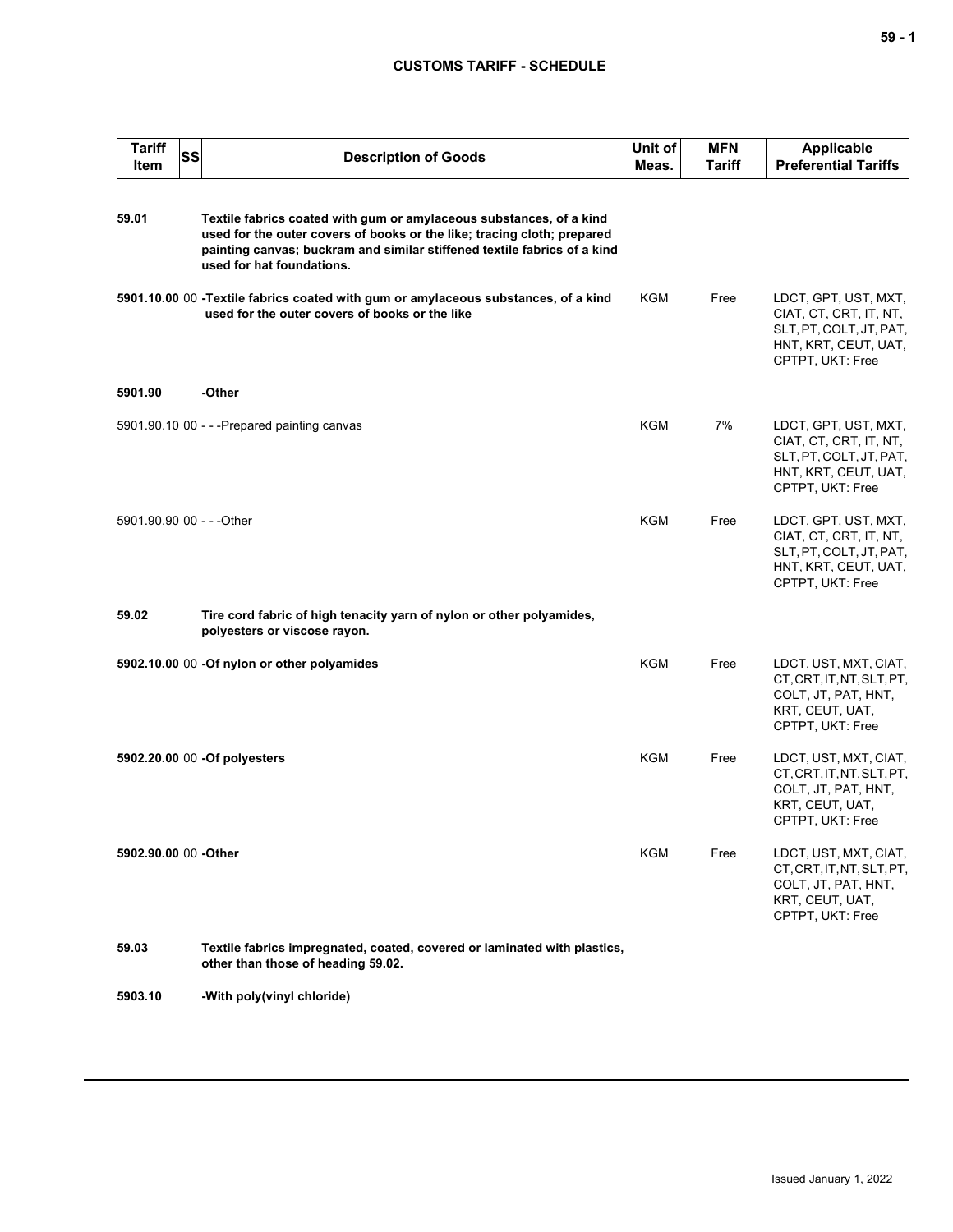| <b>Tariff</b><br><b>SS</b><br>Item | <b>Description of Goods</b>                                                                                                                                 | Unit of<br>Meas. | <b>MFN</b><br><b>Tariff</b> | <b>Applicable</b><br><b>Preferential Tariffs</b>                                                                            |
|------------------------------------|-------------------------------------------------------------------------------------------------------------------------------------------------------------|------------------|-----------------------------|-----------------------------------------------------------------------------------------------------------------------------|
|                                    | 5903.10.10 00 - - - Textile fabrics not containing man-made fibres                                                                                          | <b>KGM</b>       | Free                        | LDCT, GPT, UST, MXT,<br>CIAT, CT, CRT, IT, NT,<br>SLT, PT, COLT, JT, PAT,<br>HNT, KRT, CEUT, UAT,<br>CPTPT, UKT: Free       |
|                                    | 5903.10.20 00 - - - Textile fabrics containing man-made fibres                                                                                              | KGM              | Free                        | LDCT, GPT, UST, MXT,<br>CIAT, CT, CRT, IT, NT,<br>SLT, PT, COLT, JT, PAT,<br>HNT, KRT, CEUT, UAT,<br>CPTPT, UKT: Free       |
| 5903.20                            | -With polyurethane                                                                                                                                          |                  |                             |                                                                                                                             |
|                                    | 5903.20.10 00 - - - Textile fabrics not containing man-made fibres                                                                                          | <b>KGM</b>       | Free                        | LDCT, GPT, UST, MXT,<br>CIAT, CT, CRT, IT, NT,<br>SLT, PT, COLT, JT, PAT,<br>HNT, KRT, CEUT, UAT,<br>CPTPT, UKT: Free       |
|                                    | 5903.20.20 00 - - - Textile fabrics containing man-made fibres                                                                                              | KGM              | Free                        | LDCT, GPT, UST, MXT,<br>CIAT, CT, CRT, IT, NT,<br>SLT, PT, COLT, JT, PAT,<br>HNT, KRT, CEUT, UAT,<br>CPTPT, UKT: Free       |
| 5903.90                            | -Other                                                                                                                                                      |                  |                             |                                                                                                                             |
|                                    | 5903.90.10 00 - - - Textile fabrics not containing man-made fibres                                                                                          | KGM              | Free                        | LDCT, GPT, UST, MXT,<br>CIAT, CT, CRT, IT, NT,<br>SLT, PT, COLT, JT, PAT,<br>HNT, KRT, CEUT, UAT,<br>CPTPT, UKT: Free       |
|                                    | 5903.90.20 00 - - - Textile fabrics containing man-made fibres                                                                                              | KGM              | Free                        | LDCT, GPT, UST, MXT,<br>CIAT, CT, CRT, IT, NT,<br>SLT, PT, COLT, JT, PAT,<br>HNT, KRT, CEUT, UAT,<br>CPTPT, UKT: Free       |
| 59.04                              | Linoleum, whether or not cut to shape; floor coverings consisting of a<br>coating or covering applied on a textile backing, whether or not cut to<br>shape. |                  |                             |                                                                                                                             |
| 5904.10.00 00 - Linoleum           |                                                                                                                                                             | <b>MTK</b>       | 7%                          | LDCT, UST, MXT, CIAT,<br>CT, CRT, IT, NT, SLT, PT,<br>COLT, JT, PAT, HNT,<br>KRT, CEUT, UAT,<br>CPTPT, UKT: Free<br>GPT: 5% |
| 5904.90                            | -Other                                                                                                                                                      |                  |                             |                                                                                                                             |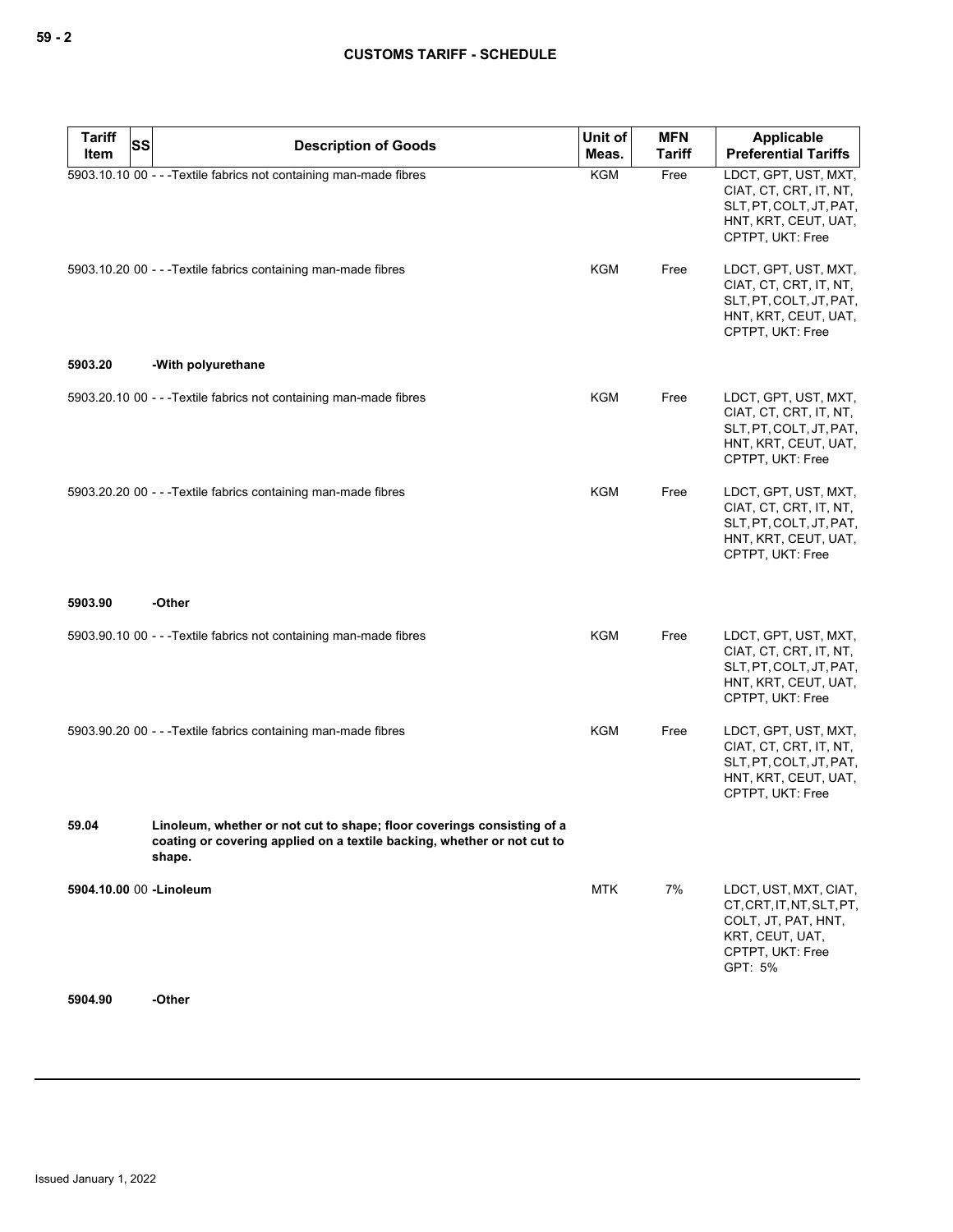# **CUSTOMS TARIFF - SCHEDULE**

| <b>Tariff</b><br>Item     | <b>SS</b> | <b>Description of Goods</b>                                                                                                          | Unit of<br>Meas. | <b>MFN</b><br><b>Tariff</b> | <b>Applicable</b><br><b>Preferential Tariffs</b>                                                                             |
|---------------------------|-----------|--------------------------------------------------------------------------------------------------------------------------------------|------------------|-----------------------------|------------------------------------------------------------------------------------------------------------------------------|
|                           |           | 5904.90.10 00 - - - Floor coverings, with a base consisting of needleloom felt or nonwovens                                          | <b>MTK</b>       | 13.5%                       | LDCT, UST, MXT, CIAT,<br>CT, CRT, IT, NT, SLT, PT,<br>COLT, JT, PAT, HNT,<br>KRT, CEUT, UAT,<br>CPTPT, UKT: Free<br>GPT: 5%  |
| 5904.90.90 00 - - - Other |           |                                                                                                                                      | MTK              | 18%                         | LDCT, UST, MXT, CIAT,<br>CT, CRT, IT, NT, SLT, PT,<br>COLT, JT, PAT, HNT,<br>KRT, CEUT, UAT,<br>CPTPT, UKT: Free<br>GPT: 12% |
| 5905.00                   |           | Textile wall coverings.                                                                                                              |                  |                             |                                                                                                                              |
|                           |           | 5905.00.10 00 - - -Backed with wallpaper base (hanging stock), whether or not coated or pre-<br>pasted;<br>Of jute backed with paper | MTK              | 5%                          | LDCT, GPT, UST, MXT,<br>CIAT, CT, CRT, IT, NT,<br>SLT, PT, COLT, JT, PAT,<br>HNT, KRT, CEUT, UAT,<br>CPTPT, UKT: Free        |
| 5905.00.90 00 - - - Other |           |                                                                                                                                      | <b>MTK</b>       | 14%                         | LDCT, UST, MXT, CIAT,<br>CT, CRT, IT, NT, SLT, PT,<br>COLT, JT, PAT, HNT,<br>KRT, CEUT, UAT,<br>CPTPT, UKT: Free<br>GPT: 10% |
| 59.06                     |           | Rubberized textile fabrics, other than those of heading 59.02.                                                                       |                  |                             |                                                                                                                              |
|                           |           | 5906.10.00 00 -Adhesive tape of a width not exceeding 20 cm                                                                          | <b>KGM</b>       | Free                        | LDCT, GPT, UST, MXT,<br>CIAT, CT, CRT, IT, NT,<br>SLT, PT, COLT, JT, PAT,<br>HNT, KRT, CEUT, UAT,<br>CPTPT, UKT: Free        |
|                           |           | -Other:                                                                                                                              |                  |                             |                                                                                                                              |
|                           |           | 5906.91.00 00 - - Knitted or crocheted                                                                                               | KGM              | Free                        | LDCT, GPT, UST, MXT,<br>CIAT, CT, CRT, IT, NT,<br>SLT, PT, COLT, JT, PAT,<br>HNT, KRT, CEUT, UAT,<br>CPTPT, UKT: Free        |
| 5906.99                   |           | - -Other                                                                                                                             |                  |                             |                                                                                                                              |
|                           |           | 5906.99.10 00 - - - Textile fabrics not containing man-made fibres                                                                   | <b>KGM</b>       | Free                        | LDCT, GPT, UST, MXT,<br>CIAT, CT, CRT, IT, NT,<br>SLT, PT, COLT, JT, PAT,<br>HNT, KRT, CEUT, UAT,<br>CPTPT, UKT: Free        |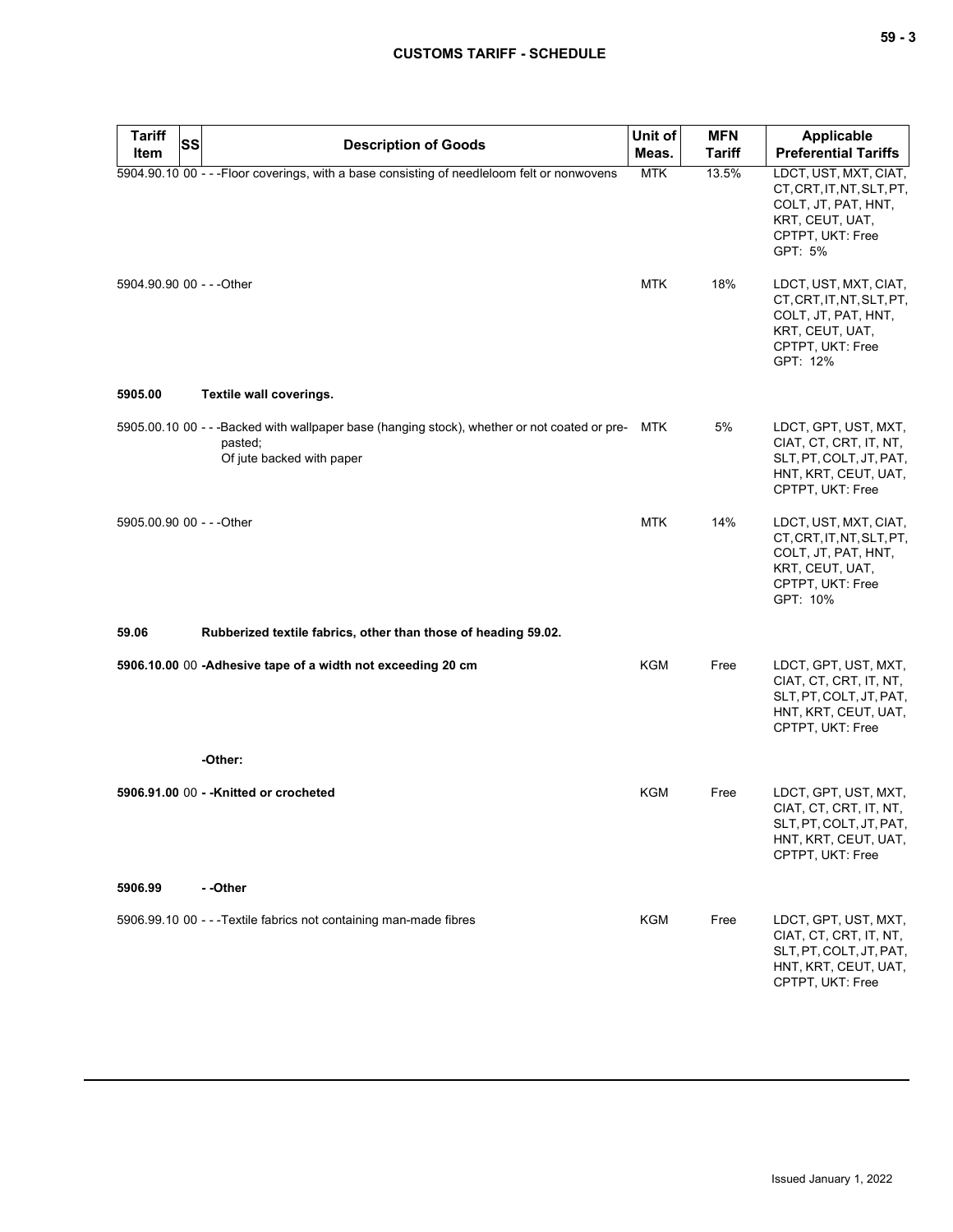| <b>Tariff</b><br><b>SS</b><br>Item | <b>Description of Goods</b>                                                                                                                                                                            | Unit of<br>Meas. | <b>MFN</b><br><b>Tariff</b> | Applicable<br><b>Preferential Tariffs</b>                                                                                    |
|------------------------------------|--------------------------------------------------------------------------------------------------------------------------------------------------------------------------------------------------------|------------------|-----------------------------|------------------------------------------------------------------------------------------------------------------------------|
|                                    | 5906.99.20 00 - - - Textile fabrics containing man-made fibres                                                                                                                                         | <b>KGM</b>       | Free                        | LDCT, GPT, UST, MXT,<br>CIAT, CT, CRT, IT, NT,<br>SLT, PT, COLT, JT, PAT,<br>HNT, KRT, CEUT, UAT,<br>CPTPT, UKT: Free        |
| 5907.00                            | Textile fabrics otherwise impregnated, coated or covered; painted<br>canvas being theatrical scenery, studio back-cloths or the like.                                                                  |                  |                             |                                                                                                                              |
|                                    | 5907.00.10 00 - - - Textile fabrics otherwise impregnated, coated or covered                                                                                                                           | KGM              | Free                        | LDCT, GPT, UST, MXT,<br>CIAT, CT, CRT, IT, NT,<br>SLT, PT, COLT, JT, PAT,<br>HNT, KRT, CEUT, UAT,<br>CPTPT, UKT: Free        |
|                                    | ---Painted canvas being theatrical scenery, studio back-cloths or the like:                                                                                                                            |                  |                             |                                                                                                                              |
|                                    | 5907.00.21 00 - - - - Of a kind used as photographic, cinematographic or television studio<br>equipment                                                                                                | <b>KGM</b>       | Free                        | LDCT, GPT, UST, MXT,<br>CIAT, CT, CRT, IT, NT,<br>SLT, PT, COLT, JT, PAT,<br>HNT, KRT, CEUT, UAT,<br>CPTPT, UKT: Free        |
| 5907.00.29 00 - - - - Other        |                                                                                                                                                                                                        | <b>KGM</b>       | 14%                         | LDCT, UST, MXT, CIAT,<br>CT.CRT.IT.NT.SLT.PT.<br>COLT, JT, PAT, HNT,<br>KRT, CEUT, UAT,<br>CPTPT, UKT: Free                  |
| 5908.00                            | Textile wicks, woven, plaited or knitted, for lamps, stoves, lighters,<br>candles or the like; incandescent gas mantles and tubular knitted gas<br>mantle fabric therefor, whether or not impregnated. |                  |                             |                                                                                                                              |
|                                    | 5908.00.10 00 - - - Textile wicks, whether or not plaited, processed or with core, for use in the<br>manufacture of wax candles or tapers or to be employed in oil-burning<br>sanctuary lamps          | <b>KGM</b>       | Free                        | LDCT, GPT, UST, MXT,<br>CIAT, CT, CRT, IT, NT,<br>SLT, PT, COLT, JT, PAT,<br>HNT, KRT, CEUT, UAT,<br>CPTPT, UKT: Free        |
| 5908.00.90 00 - - - Other          |                                                                                                                                                                                                        | <b>KGM</b>       | 14%                         | LDCT, UST, MXT, CIAT,<br>CT, CRT, IT, NT, SLT, PT,<br>COLT, JT, PAT, HNT,<br>KRT, CEUT, UAT,<br>CPTPT, UKT: Free<br>GPT: 10% |
| 5909.00                            | Textile hosepiping and similar textile tubing, with or without lining,<br>armour or accessories of other materials.                                                                                    |                  |                             |                                                                                                                              |
| 5909.00.10 00 - - - Fire hose      |                                                                                                                                                                                                        | <b>MTR</b>       | 12%                         | LDCT, UST, MXT, CIAT,<br>CT, CRT, IT, NT, SLT, PT,<br>COLT, JT, PAT, HNT,<br>KRT, CEUT, UAT,<br>CPTPT, UKT: Free<br>GPT: 10% |